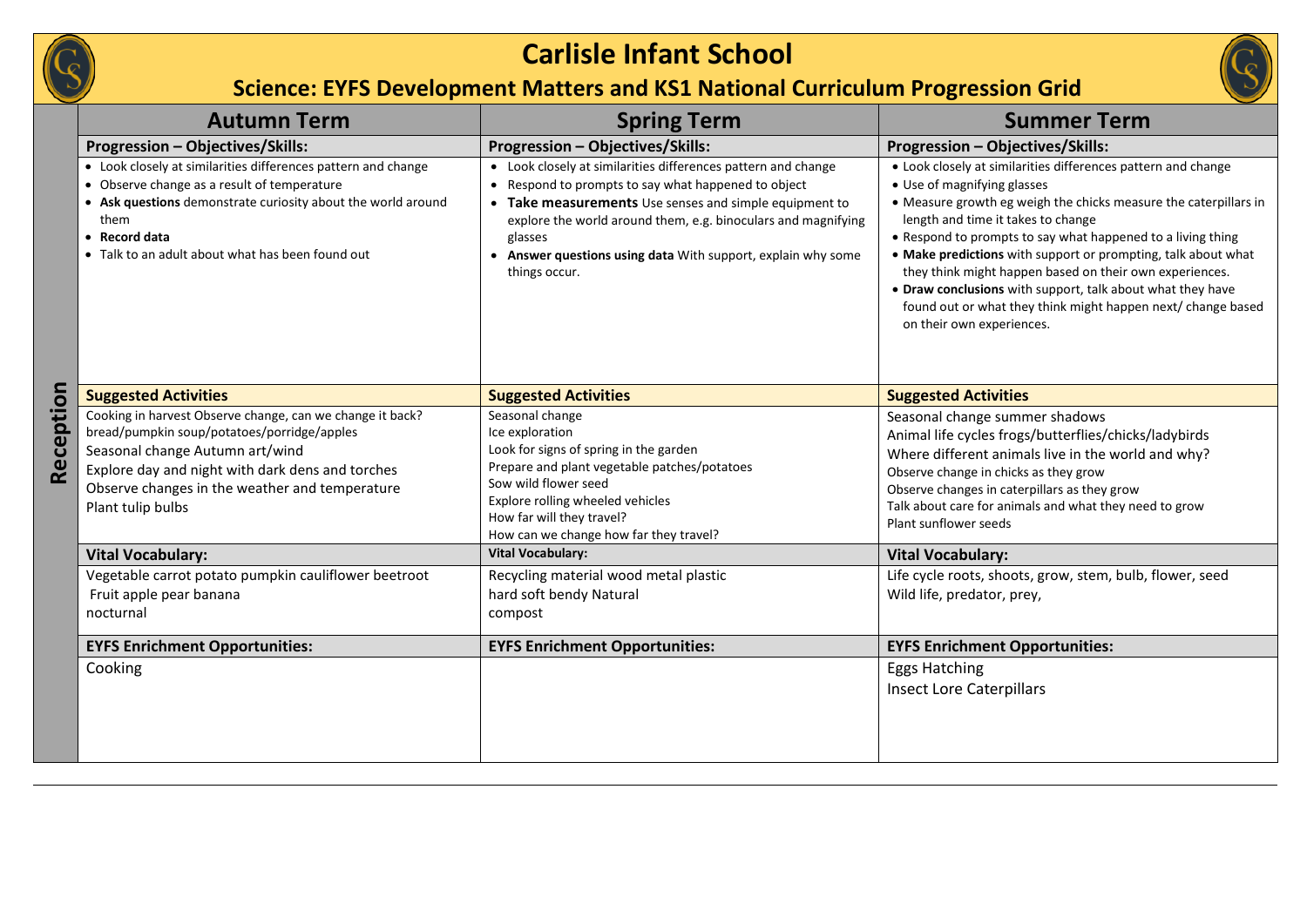| • Use their observations and ideas to suggest answers to<br>• Gather and record data to help in answering questions<br>• Identify and name a variety of common wild and garden<br>plants, including deciduous and evergreen trees<br>• Identify and describe the basic structure of a variety of<br>• Observe and describe weather associated with the |
|--------------------------------------------------------------------------------------------------------------------------------------------------------------------------------------------------------------------------------------------------------------------------------------------------------------------------------------------------------|
|                                                                                                                                                                                                                                                                                                                                                        |
|                                                                                                                                                                                                                                                                                                                                                        |
|                                                                                                                                                                                                                                                                                                                                                        |
|                                                                                                                                                                                                                                                                                                                                                        |
|                                                                                                                                                                                                                                                                                                                                                        |
|                                                                                                                                                                                                                                                                                                                                                        |
|                                                                                                                                                                                                                                                                                                                                                        |
|                                                                                                                                                                                                                                                                                                                                                        |
|                                                                                                                                                                                                                                                                                                                                                        |
|                                                                                                                                                                                                                                                                                                                                                        |
|                                                                                                                                                                                                                                                                                                                                                        |
|                                                                                                                                                                                                                                                                                                                                                        |
|                                                                                                                                                                                                                                                                                                                                                        |
|                                                                                                                                                                                                                                                                                                                                                        |
|                                                                                                                                                                                                                                                                                                                                                        |
|                                                                                                                                                                                                                                                                                                                                                        |
|                                                                                                                                                                                                                                                                                                                                                        |
|                                                                                                                                                                                                                                                                                                                                                        |
|                                                                                                                                                                                                                                                                                                                                                        |
|                                                                                                                                                                                                                                                                                                                                                        |
|                                                                                                                                                                                                                                                                                                                                                        |
|                                                                                                                                                                                                                                                                                                                                                        |
|                                                                                                                                                                                                                                                                                                                                                        |
| Observe class tree look at leaves, branches and lichen                                                                                                                                                                                                                                                                                                 |
| https://www.twinkl.co.uk/search?term=shadow+investigati                                                                                                                                                                                                                                                                                                |
|                                                                                                                                                                                                                                                                                                                                                        |
|                                                                                                                                                                                                                                                                                                                                                        |
| Keep a plant diary and grow seeds. Test growing with or                                                                                                                                                                                                                                                                                                |
|                                                                                                                                                                                                                                                                                                                                                        |
|                                                                                                                                                                                                                                                                                                                                                        |
|                                                                                                                                                                                                                                                                                                                                                        |
|                                                                                                                                                                                                                                                                                                                                                        |
|                                                                                                                                                                                                                                                                                                                                                        |
|                                                                                                                                                                                                                                                                                                                                                        |
|                                                                                                                                                                                                                                                                                                                                                        |
|                                                                                                                                                                                                                                                                                                                                                        |
|                                                                                                                                                                                                                                                                                                                                                        |
|                                                                                                                                                                                                                                                                                                                                                        |
|                                                                                                                                                                                                                                                                                                                                                        |
|                                                                                                                                                                                                                                                                                                                                                        |
|                                                                                                                                                                                                                                                                                                                                                        |
| Record weather for 1 week Focus sun/shadows<br>https://www.bbc.co.uk/bitesize/topics/zpxnyrd                                                                                                                                                                                                                                                           |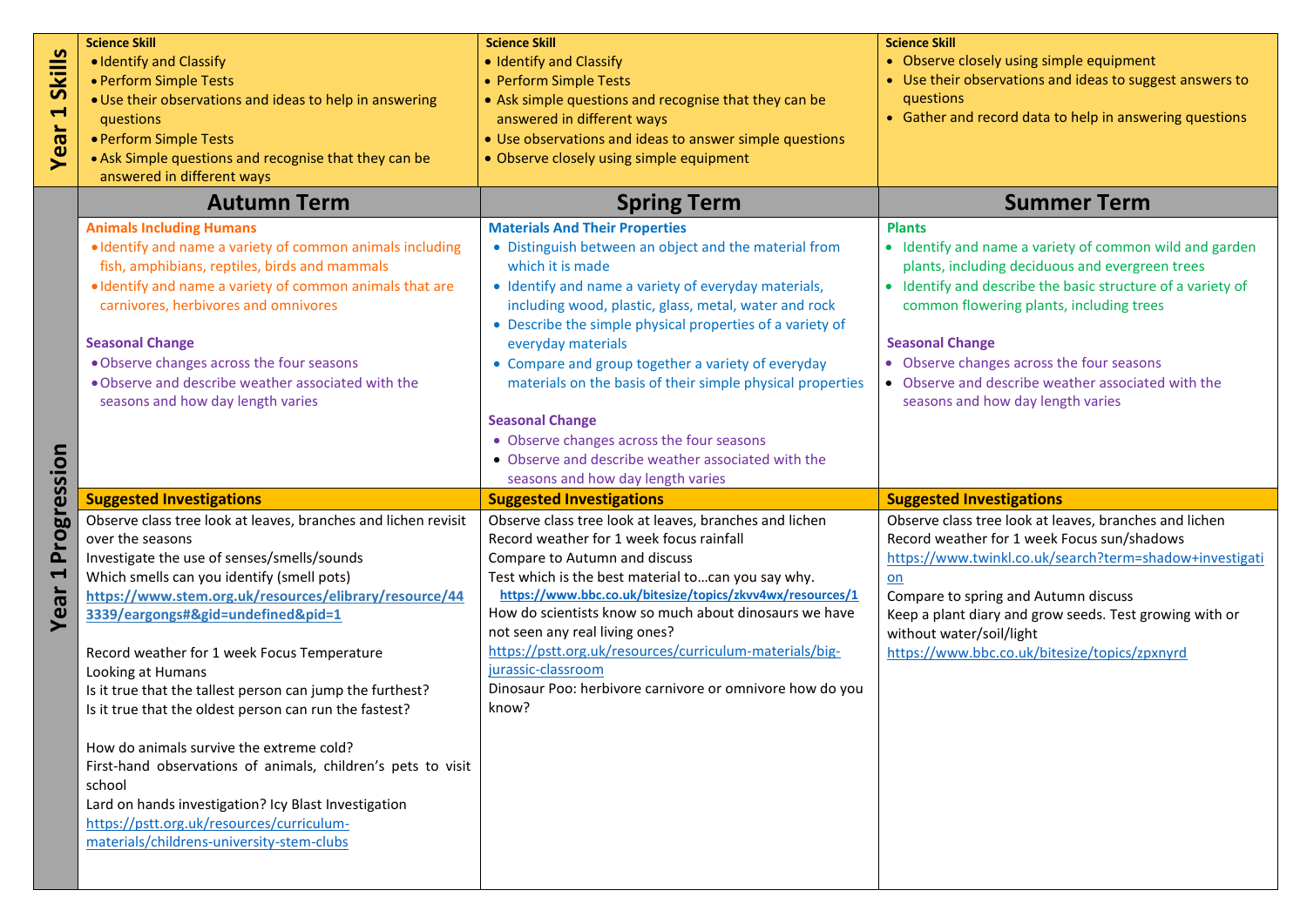| <b>Vital Vocabulary:</b>                                  | <b>Vital Vocabulary:</b>                                     | <b>Vital Vocabulary:</b>                                |
|-----------------------------------------------------------|--------------------------------------------------------------|---------------------------------------------------------|
| <b>Animals including humans</b>                           | <b>Everyday Materials</b>                                    | <b>Plants</b>                                           |
| Fish, Reptiles, Mammals, Birds, Amphibians (+ examples of | Wood, Plastic, Glass, Paper, Water, Metal, Rock, Hard, Soft, | Deciduous, Evergreen trees, Leaves, Flowers (blossom),  |
| each) Herbivore, Omnivore, Carnivore, Leg, Arm, Elbow,    | Bendy, Rough, Smooth                                         | Petals, Fruit, Roots, Bulb, Seed, Trunk, Branches, Stem |
| Head, Ear, Nose, Back, Wings, Beak                        |                                                              |                                                         |
|                                                           | <b>Seasonal Changes</b>                                      | <b>Seasonal Changes</b>                                 |
| <b>Seasonal Changes</b>                                   | Summer, Spring, Autumn, Winter, Sun, Day, Moon, Night,       | Summer, Spring, Autumn, Winter, Sun, Day, Moon, Night,  |
| Summer, Spring, Autumn, Winter, Sun, Day, Moon, Night,    | Light, Dark                                                  | Light, Dark                                             |
| Light, Dark                                               |                                                              |                                                         |
| <b>Year 1 Enrichment Opportunities:</b>                   | <b>Year 1 Enrichment Opportunities:</b>                      | <b>Year 1 Enrichment Opportunities:</b>                 |
| Bring your pet to school week                             |                                                              |                                                         |
|                                                           |                                                              |                                                         |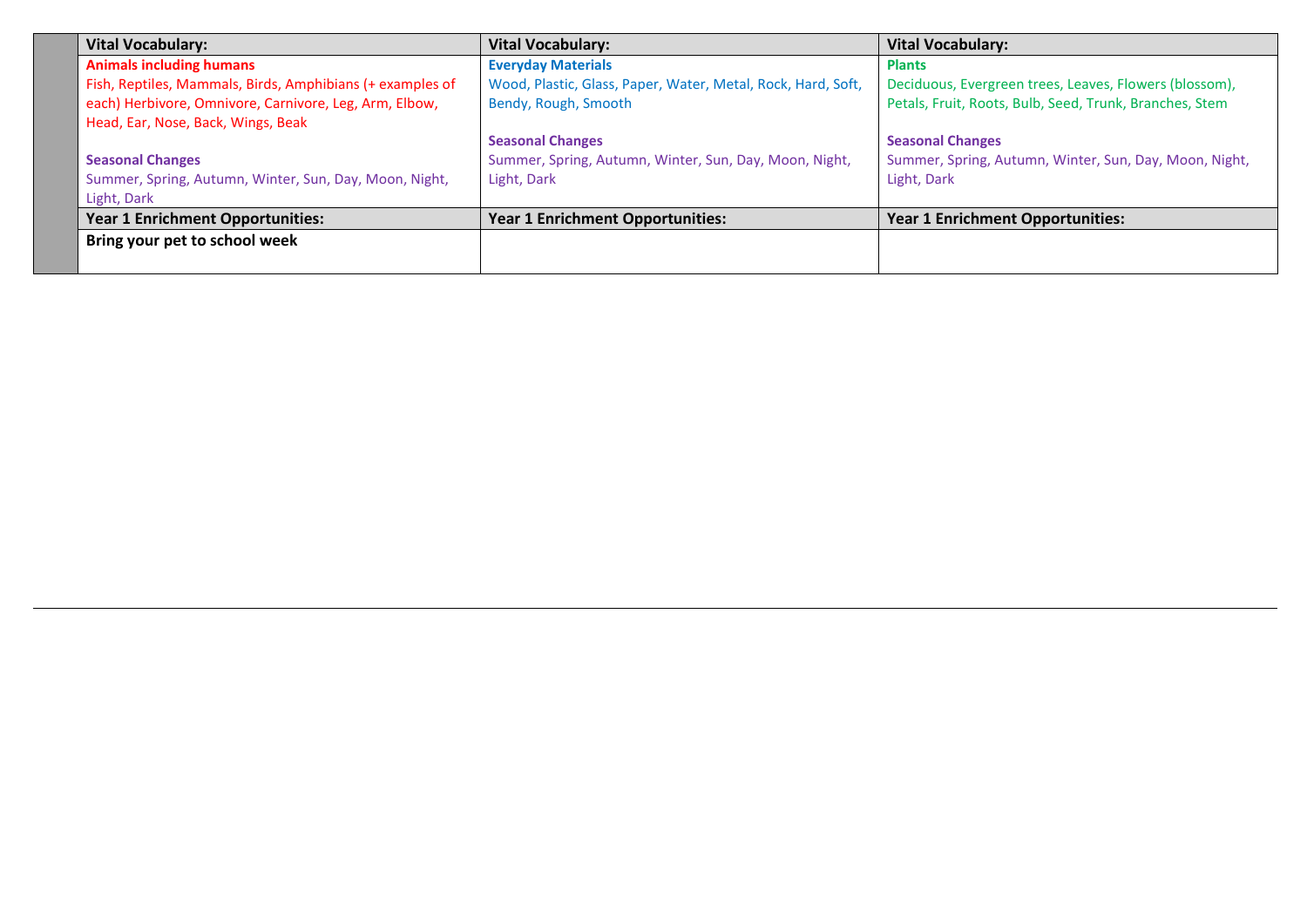| <b>S</b><br><b>Skill</b><br>$\overline{\mathbf{C}}$<br>Year | • Suggest investigations from their own ideas and make<br>predictions about outcomes<br>• Recognise that questions can be asked in different ways<br>• Make simple predictions<br>• Make several related observations<br>• Use simple equipment provided<br>• Use standard/nonstandard units of measure<br>• Record in simple tables<br>• With help/independently use graphs and charts<br>• Try different approaches to finding things out for<br>themselves<br>• Notice if they are working safely<br>• Gather and record data to help in answering questions<br>• Use their observations and ideas to help in answering<br>questions<br>• Identify and Classify<br>• Perform Simple Tests<br>• Ask simple questions and recognise that they can be<br>answered in different ways | • Suggest investigations from their own ideas and make<br>predictions about outcomes<br>• Recognise that questions can be asked in different ways<br>• Make simple predictions<br>• Try different approaches to finding things out for<br>themselves<br>• Observe and describe how bulbs grown into mature<br>plants.<br>• Decide how to sort and group objects and materials<br>• Begin to link their explanations to what they have<br>discovered<br>• Ask simple questions and recognise that they can be<br>answered in different ways<br>• Perform simple tests                                                                                                                                                                       | • Suggest investigations from their own ideas and make<br>predictions about outcomes<br>• Recognise that questions can be asked in different ways<br>• Make simple predictions<br>. Try different approaches to finding things out for<br>themselves<br>• Notice if they are working safely<br>. Observe closely using simple equipment<br>• Perform simple tests                                                                                                            |
|-------------------------------------------------------------|-------------------------------------------------------------------------------------------------------------------------------------------------------------------------------------------------------------------------------------------------------------------------------------------------------------------------------------------------------------------------------------------------------------------------------------------------------------------------------------------------------------------------------------------------------------------------------------------------------------------------------------------------------------------------------------------------------------------------------------------------------------------------------------|--------------------------------------------------------------------------------------------------------------------------------------------------------------------------------------------------------------------------------------------------------------------------------------------------------------------------------------------------------------------------------------------------------------------------------------------------------------------------------------------------------------------------------------------------------------------------------------------------------------------------------------------------------------------------------------------------------------------------------------------|------------------------------------------------------------------------------------------------------------------------------------------------------------------------------------------------------------------------------------------------------------------------------------------------------------------------------------------------------------------------------------------------------------------------------------------------------------------------------|
| Progression<br>$\overline{\mathbf{N}}$<br>ar<br>بو<br>ح     | <b>Autumn Term</b><br><b>Living Things and Their Habitats</b><br>• Explore and compare the differences between things that<br>are alive, once alive and never alive.<br>• Identify and name a variety of plants and animals in their<br>microhabitat.<br>• Describe how living things are suited to their habitat.<br>• Describe how animals obtain their food, using simple food<br>chains.<br><b>Plants-bulbs</b><br>• Observe and describe how bulbs grown into mature<br>plants.<br>(Plant Hyacinth bulbs ready for spring observation)                                                                                                                                                                                                                                         | <b>Spring Term</b><br><b>Use of Everyday Materials</b><br>• Identify and compare the suitability of a variety of<br>everyday materials, including wood, plastic, metal, glass<br>brick, rock, paper and cardboard for particular uses.<br>• Find out how the shapes of solid objects made from some<br>materials can be changed by squashing, bending, twisting<br>and stretching.<br><b>Animals including humans</b><br>• Find out about and describe the basic needs of animals for<br>survival (water, food, air)<br>• Describe the importance for humans of exercise, eating<br>the right amounts of different types of food and hygiene.<br><b>Plants-bulbs</b><br>. Observe and describe how bulbs have grown into mature<br>plants. | <b>Summer Term</b><br><b>Animals Including Humans</b><br>. Notice that animals, including humans have offspring which<br>grow into adults.<br>· Describe the importance for humans of exercise, eating the<br>right amounts of different types of food and hygiene.<br><b>Plants</b><br>. Observe and describe how seeds and bulbs grow into<br>mature plant.<br>. Find out and describe how plants need water, light and a<br>suitable temperature to grow and stay healthy |